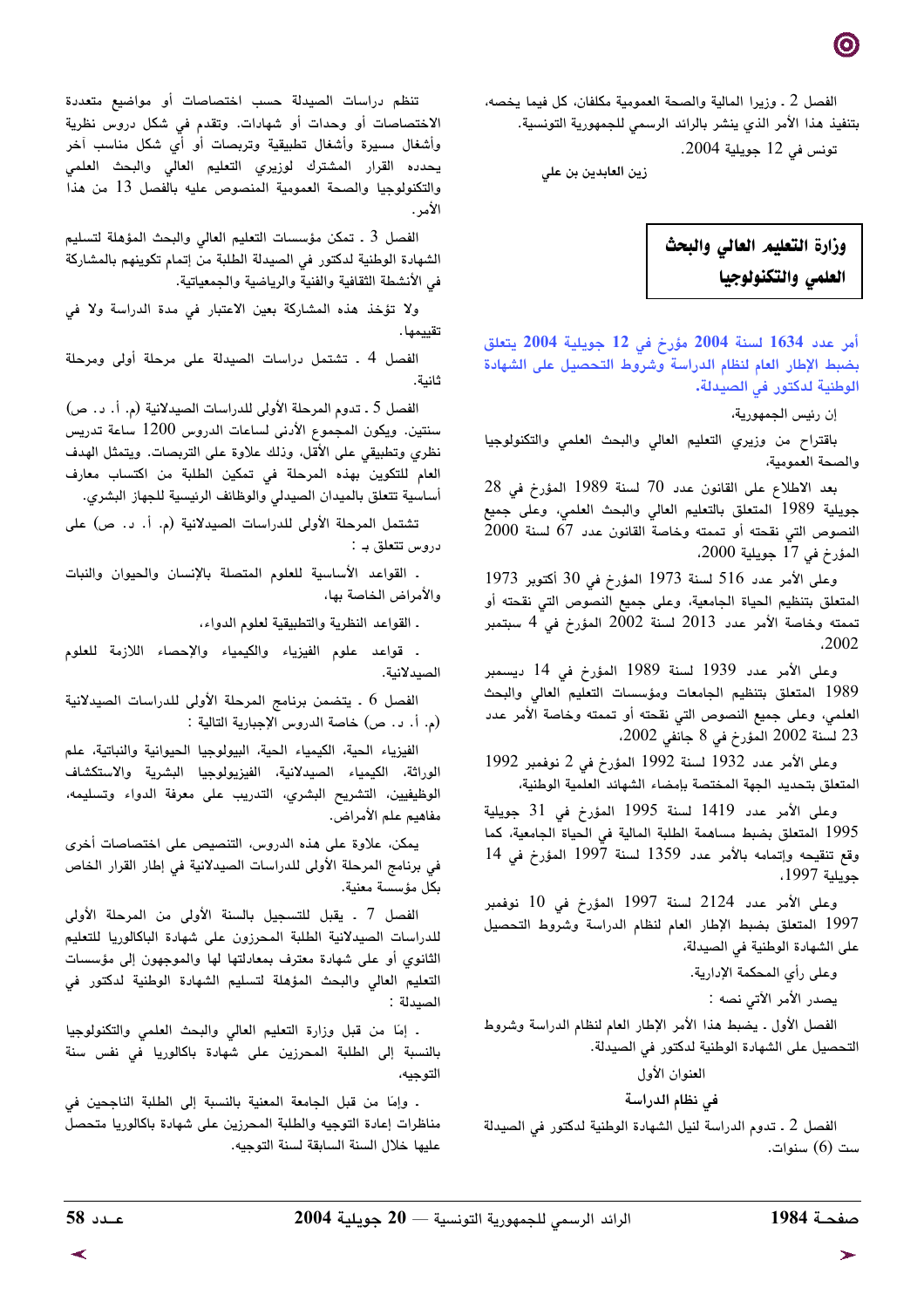الفصل 8 . تدوم المرحلة الثانية للدراسات الصيدلانية (م. ث. د. ص) أربع (4) سنوات وتشتمل، علاوة على التربصات التى تكون مدتها الجملية سنة واحدة، على 1600 ساعة تدريس على الأقل، وتتضمن :

ـ دروسا نظرية وتطبيقية في العلوم الصيدلانية،

. دروسا حول الحالات الأولية التشخيصية البيولوجية والاستشفائية والوقائية المتعلقة بالأمراض السارية،

. دروسا مخصصة للحالات الأولية لمختلف طرق التمرين الصيدلاني تشمل تدريبا على علوم التصرف والتنظيم الصحي.

الفصل 9 . يتضمن برنامج المرحلة الثانية للدراسات الصيدلانية (م. ث. د. ص) خاصة الدروس الإجبارية التالية : التحليل الفيزيائي والكيميائي الصيدلاني، الكيمياء العلاجية، علم الصيدلة، دراسة الأدوية الحيوانية والنباتية، الصيدلة القالينية، الكيمياء الحية، علم الأحياء الدقيقة، علم الطفيليات، علم المناعة، علم أمراض الدم، الفيزيولوجيا البشرية والاستكشاف الوظيفيين، دراسة التسمم، علم الأمراض والأمراض الطبية، علم المياه، علم الأغذية والبيوتكنولوجيا، تطبيق استشفائى، تطبيق صيدلى، صيدلة كلينيكية، تطبيق في الصيدلة الصناعية، تطبيق في البيولوجيا الكلينيكية، التصرف واقتصاد الصحة، الجوانب التشريعية والترتيبية.

يمكن، علاوة على هذه الدروس التنصيص على اختصاصات أخرى في برنامج المرحلة الثانية للدراسات الصيدلانية (م. ث. د. ص) في إطار القرار الخاص بكل مؤسسة معنية.

الفصل 10 . يقبل للتسجيل بالسنة الأولى من المرحلة الثانية للدراسات الصيدلانية (م. ث. د. ص) الطلبة الذين تتوفر فيهم شروط النجاح في دراسات المرحلة الأولى.

الفصل 11 . تكون التسجيلات سنوية. وعلى كل طالب أن يجدد تسجيله في بداية كل سنة جامعية.

الفصل 12 . تختم دروس كل سنة جامعية بامتحان نهائي يشتمل على دورتين : دورة رئيسية وأخرى للتدارك.

الفصل 13 . يضبط بقرار مشترك من وزيرى التعليم العالي والبحث العلمي والتكنولوجيا والصحة العمومية، باقتراح من المجلس العلمي للمؤسسة المعنية، وبعد مداولة مجلس الجامعة المعنية، وتأهيل مجلس الجامعات، نظام الدراسات والامتحانات وطبيعة الدروس المنصوص عليها بالفصل 2 من هذا الأمر وعددها وشكلها وعدد ساعات التدريس بها وطرق التقييم وضوارب الاختبارات والحجم الإجمالى للساعات المتعلقة بكل مرحلة ومدة التربصات وتوزيعها على سنوات الدراسة ومقاييس تقييمها قصد المصادقة عليها وكذلك طرق هذه المصادقة وشروط الارتقاء من سنة إلى أخرى وطرق تقديم أطروحة نيل الشهادة الوطنية لدكتور فى الصيدلة ومناقشتها وطرق مراقبة المواظبة والعقوبات المنجرّة عنها.

ويضبط هذا القرار الاختصاصات أو المواضيع متعددة الاختصاصات أو الوحدات أو الشهادات التي يمكن أن يشملها الإمهال عند الارتقاء من سنة دراسية إلى أخرى خلال نفس المرحلة.

الفصل 14 . يمكن في حدود البقاع المتوفرة للطلبة الذين يستجيبون لشروط النجاح فى دراسات المرحلة الأولى أو دراسات

السنوات الموالية، الانتقال أثناء الدراسة من مؤسسة إلى أخرى مع مراعاة تطابق البرامج المدرسة بالمؤسسة الأصلية مع برامج المؤسسة المنتقل إليها.

ويضبط عدد البقاع المتوفرة سنويا بمقرر من وزير التعليم العالي والبحث العلمي والتكنولوجيا، باقتراح من رئيس الجامعة بعد أخذ رأى عميد أو مدير المؤسسة المعنية. وتمنح النقلة بمقرر من رئيس الجامعة المعنية.

الفصل 15 . يحدد تخطيط تربصات المرحلتين الأولى والثانية وتنظيمها من قبل الأقسام المعنية أو من قبل مجالس الأقسام إن وجدت، ويعرضان لإبداء الرأي على المجلس العلمي للمؤسسة المعنية.

الفصل 16 . تشتمل تربصات المرحلة الأولى على تربص فى التدريب على التمرين الصيدلي.

وتشتمل تربصات المرحلة الثانية على :

. تربص في التدريب على المعالجة التمريضية،

. تربص في الصيدلة،

. تربص في البيولوجيا الكلينيكية أو في الصناعة الصيدلانية،

. تربص في المصالح الاستشفائية باستثناء مصالح البيولوجيا الكلينيكية.

#### العنوان الثاني

# في شروط التحصيل على الشهادة الوطنية لدكتور في الصيدلة

الفصل 17 . يرخص للطلبة الذين اجتازوا جميع الامتحانات وصادقوا على جميع التربصات، في مناقشة أطروحة لنيل الشهادة الوطنية لدكتور في الصيدلة أمام لجنة معينة لهذا الغرض، وتتمثل هذه الأطروحة في عمل بحث شخصي.

الفصل 18 . تتكون لجنة مناقشة الأطروحة المنصوص عليها بالفصل 17 من هذا الأمر من ثلاثة (3) أعضاء بما فيهم الرئيس، يقع تعيينهم من قبل عميد أو مدير المؤسسة المعنية من بين الأساتذة أو الأساتذة المحاضرين المباشرين. ويجب أن ينتمي رئيس اللجنة إلى المؤسسة المعنية.

يمكن للعميد أو مدير المؤسسة المعنية، باقتراح من رئيس اللجنة، أن يضم للجنة كل شخص معترف له بالكفاءة في الميدان موضوع الأطروحة، وفي هذه الحالة يكون لهذا العضو صوت استشاري.

يعلن عن قبول المترشح أو تأجيله بعد مداولات اللجنة.

الفصل 19 . تحمل الأطروحة لنيل الشهادة الوطنية لدكتور في الصيدلة إحدى الملاحظات التالية :

> . مشرَف جدًا مع تهنئة اللجنة واقتراح جائزة، ـ مشرَف جدّا مع تهنئة اللجنة، . مشرِّف جداً،

> > . مشرَف.